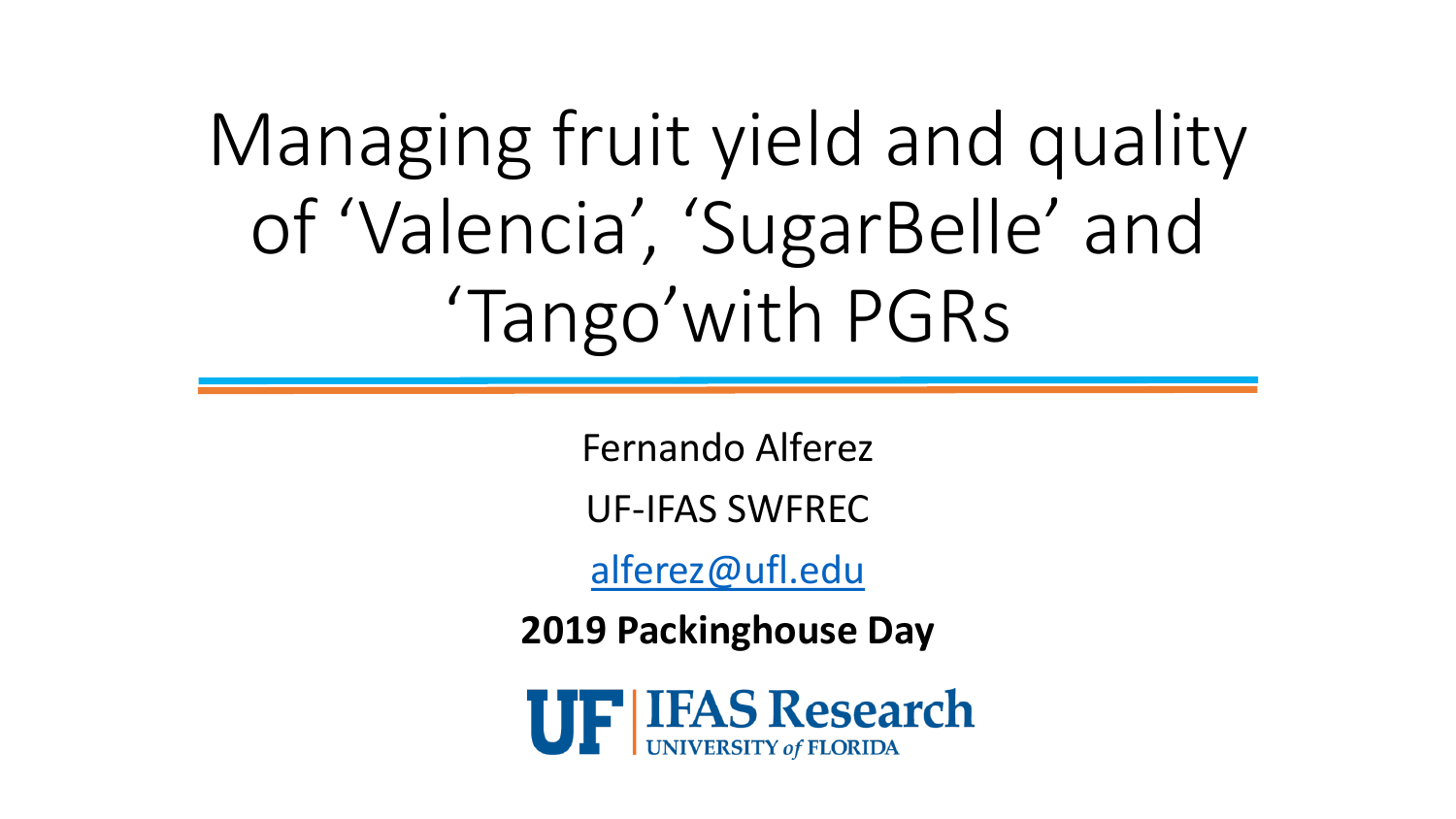Environment, cultural factors, varietal background, manipulation, and quality

**Temperature** 

**INTERACTION**

- Relative Humidity
- Irrigation/nutrition
- Soil characteristics
- Rootstock and scion selection
- Endogenous factors (hormones)
- Fruit maturity at harvest
- Postharvest manipulation

**FRUIT QUALITY**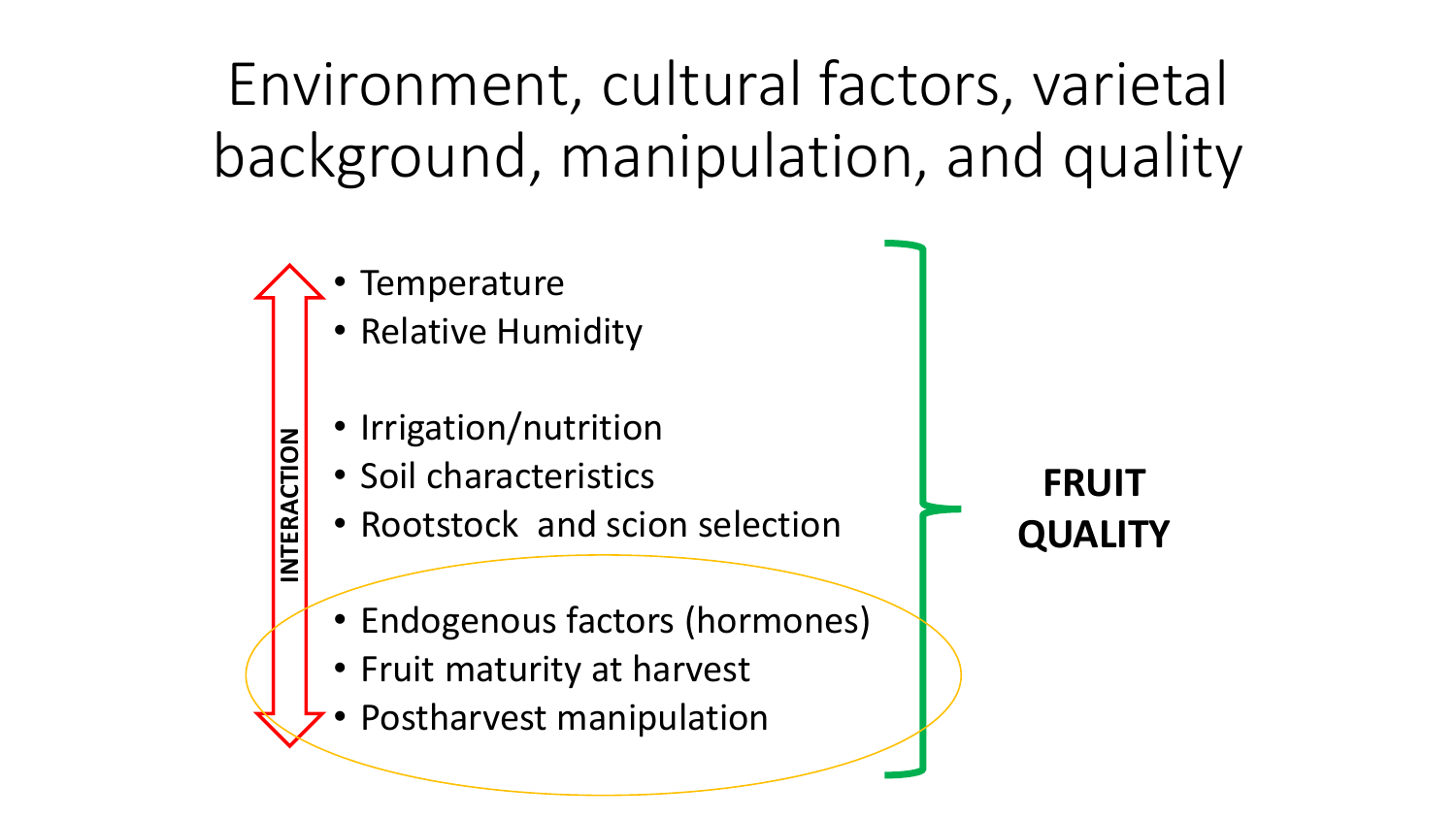#### **HORMONAL INTERPLAY DURING CITRUS FRUIT MATURATION**

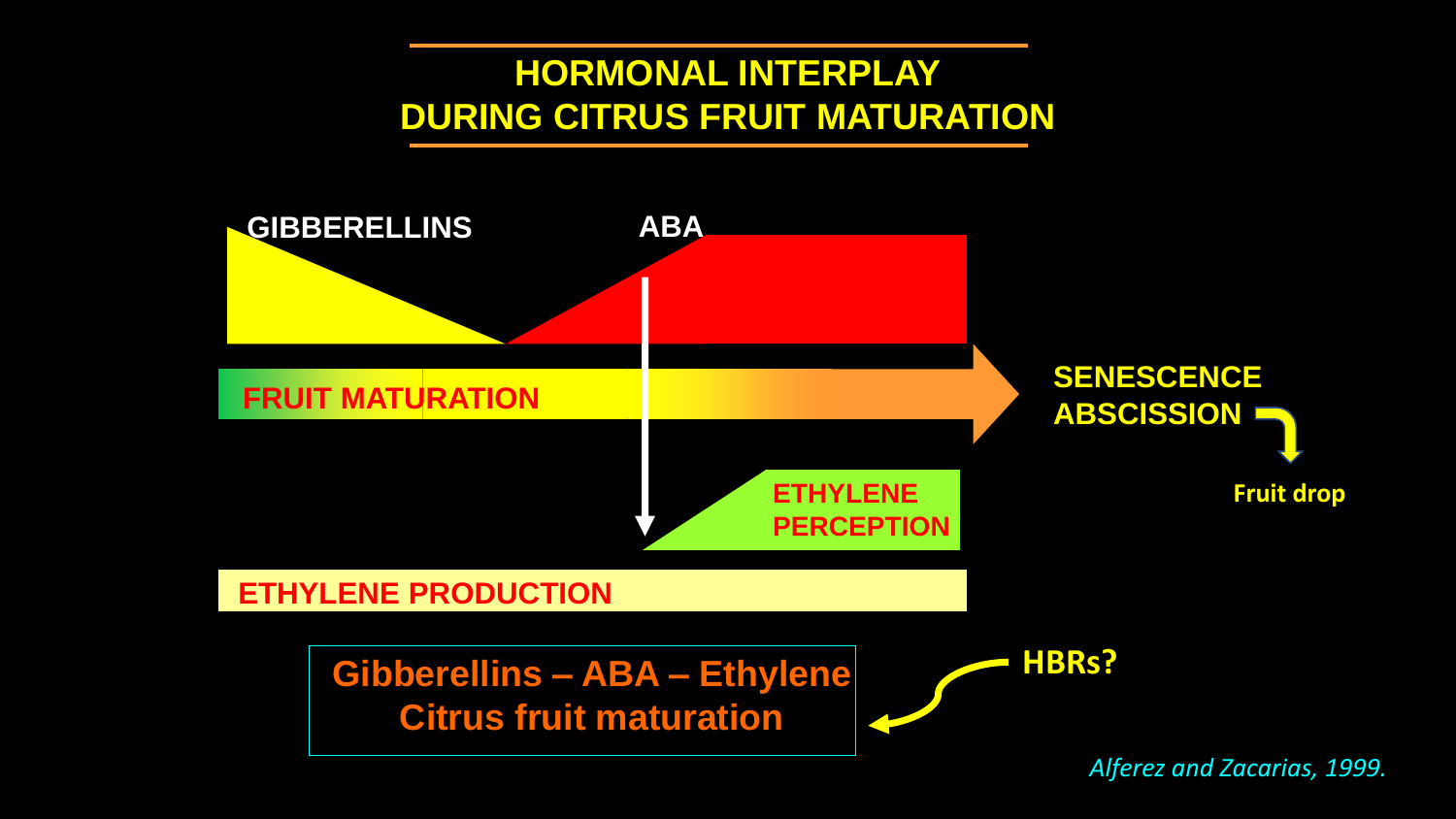Hormonal studies on 'Tango' mandarins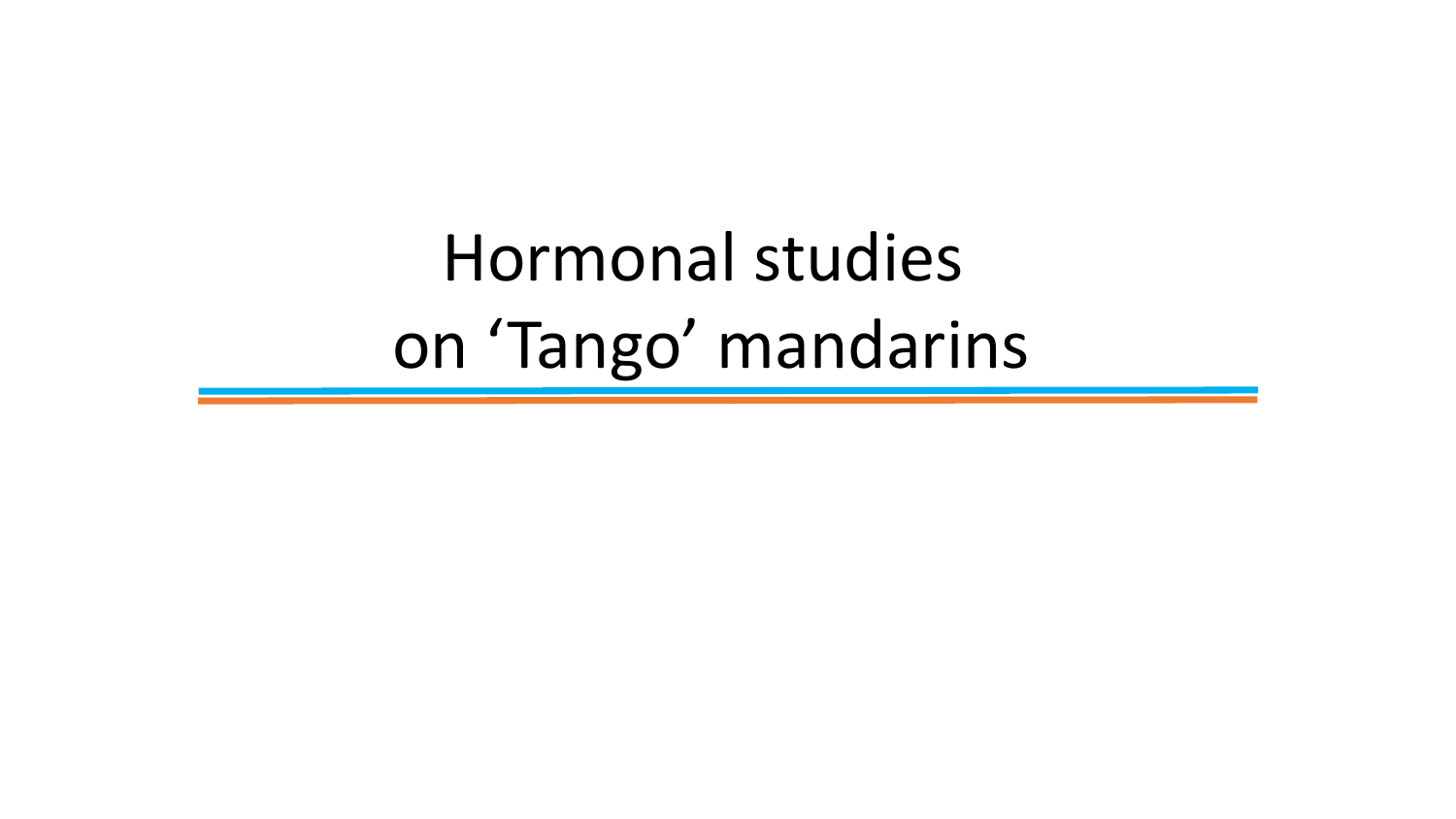#### Tango mandarins. On-tree treatments performed on 11/16/2018

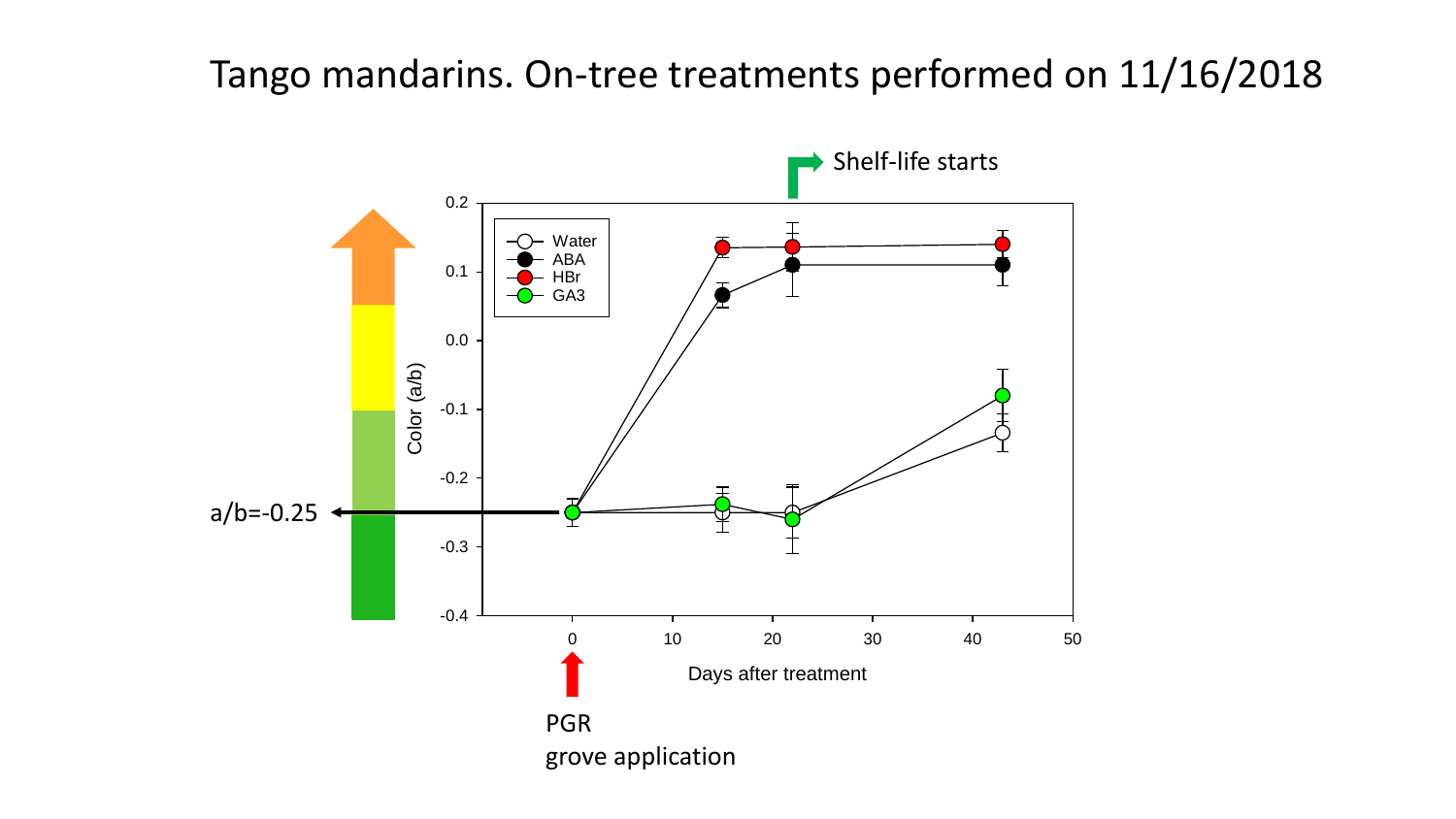### Postharvest Time Course



- *Graduate student Daniel Boakie*
- *Special thanks to Prof. Mark Ritenour*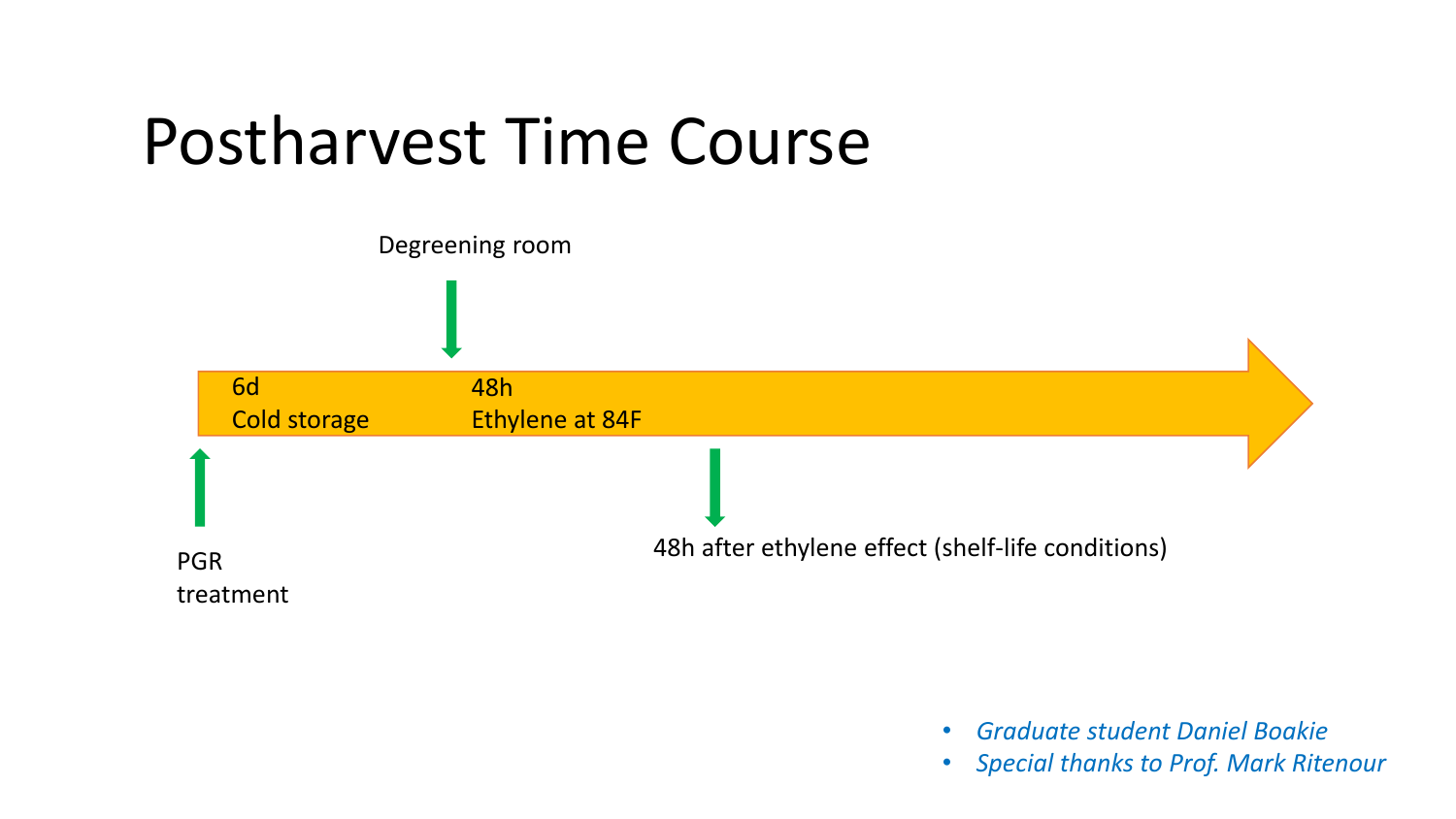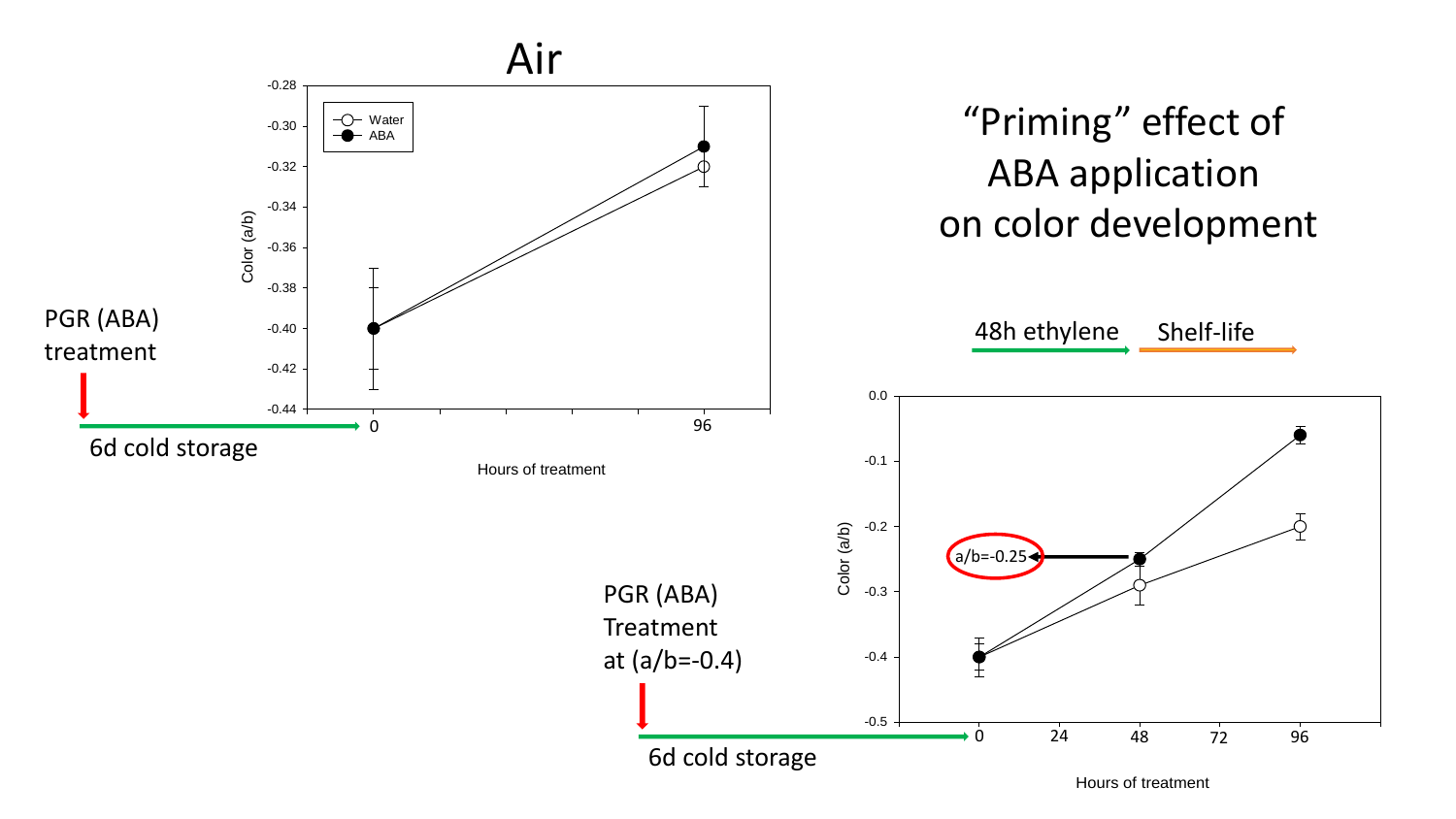## Studies on 'SugarBelle' peel maturation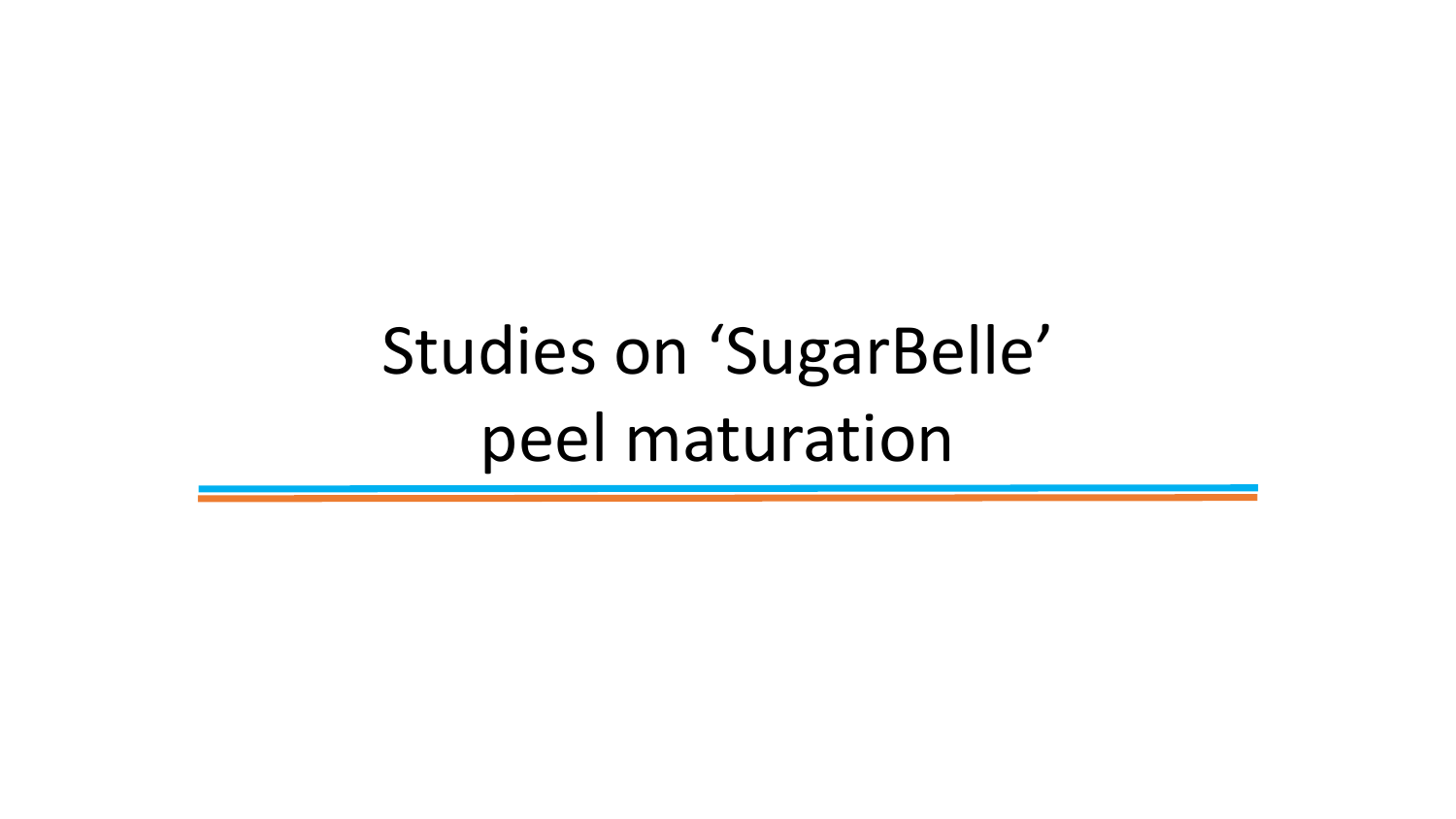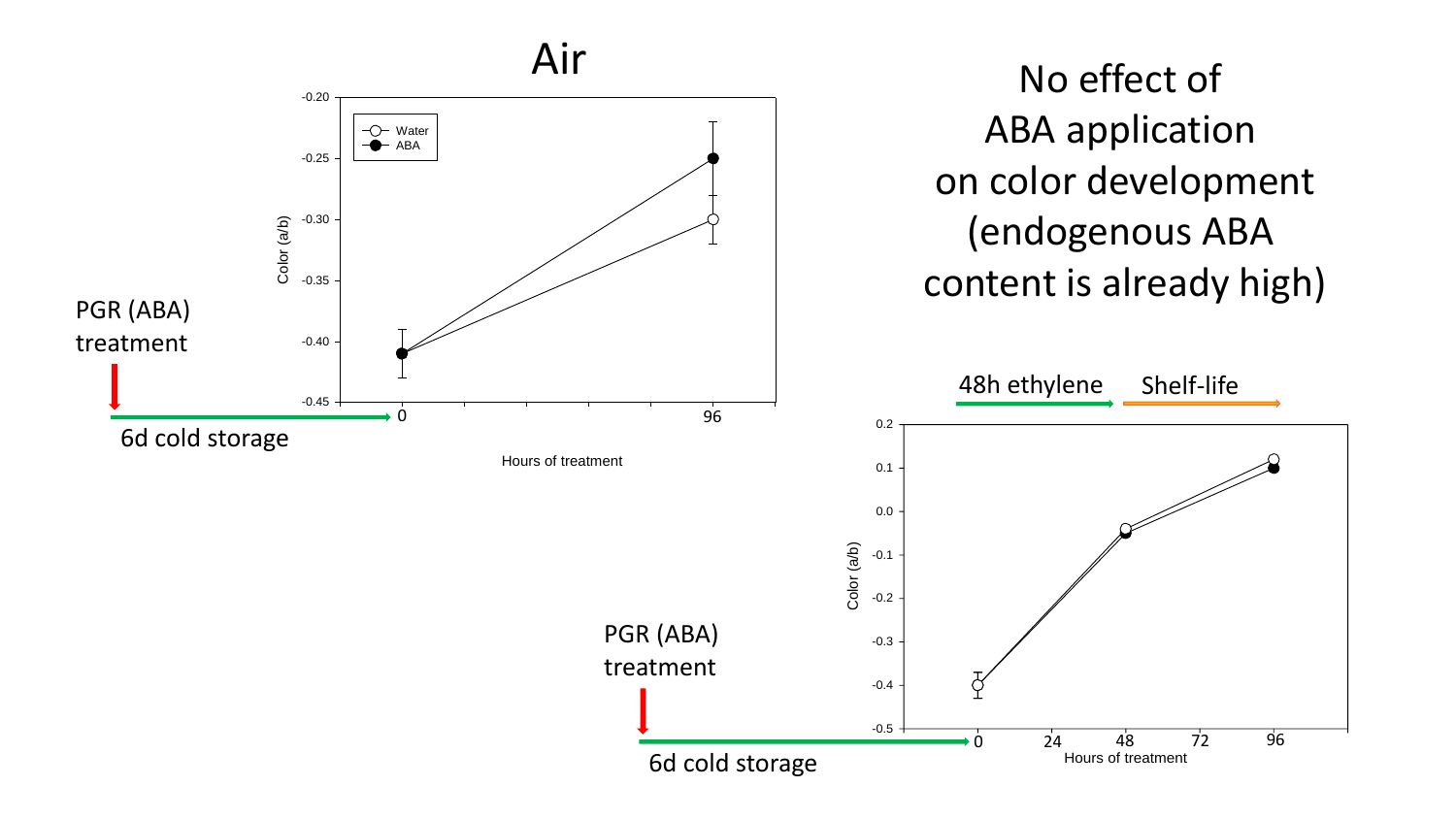## Studies of HBr effects on 'Valencia' fruit maturation

Can HBr cure HLB-affected trees?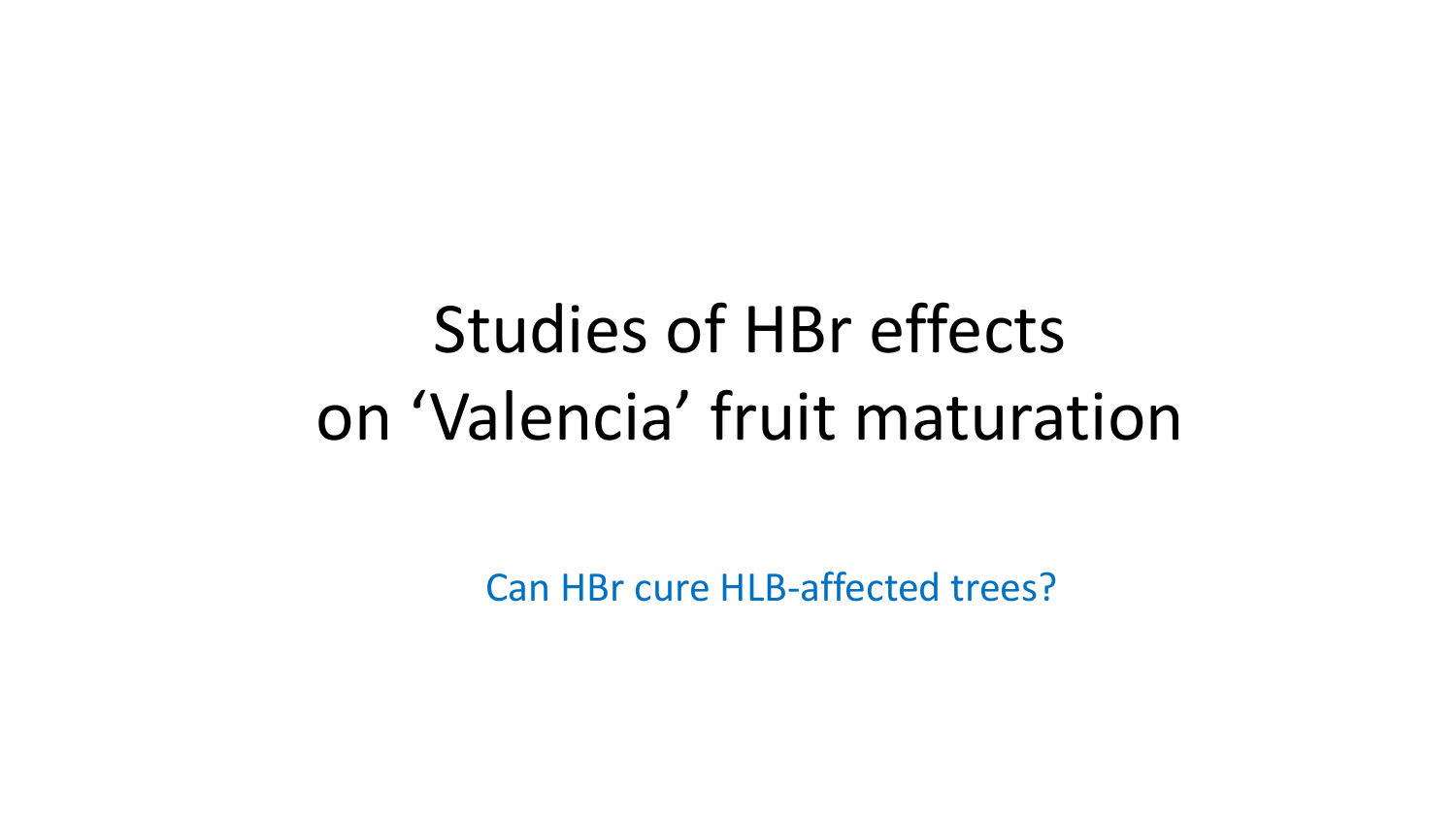# Our approach

**Experiments started in January 2018.** • 'Valencia' mature trees (6 year-old trees) on Swingle.

• 45 trees, 5 reps of 3 trees each. **Biweekly application of two concentrations of** Brassinosteroid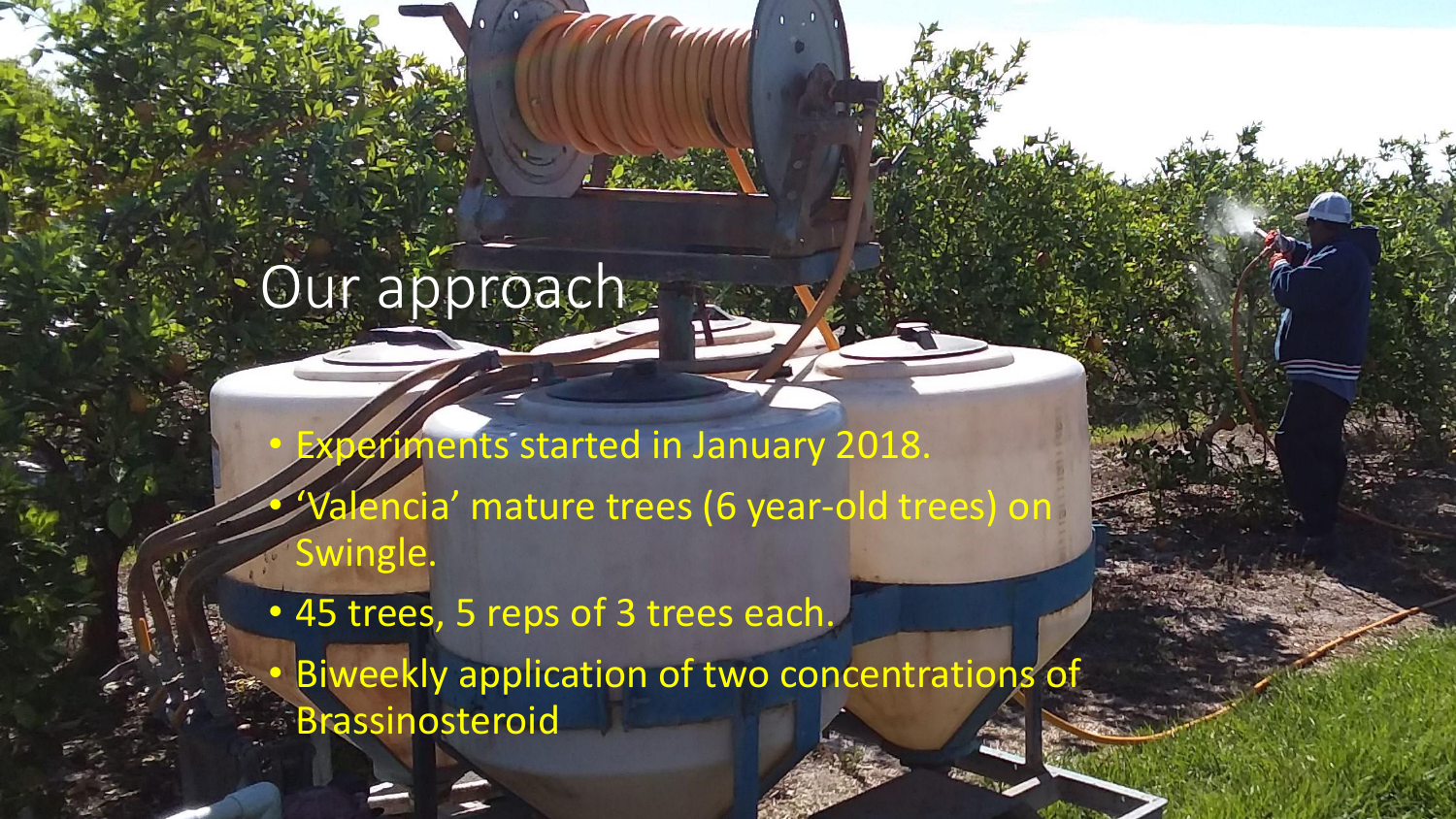#### Fruit Yield (totals per 15 trees)





**Treatment** 

#### Year 1 May 31, 2018\*



\*Irma effect? Advancing harvesting may have a great impact in yield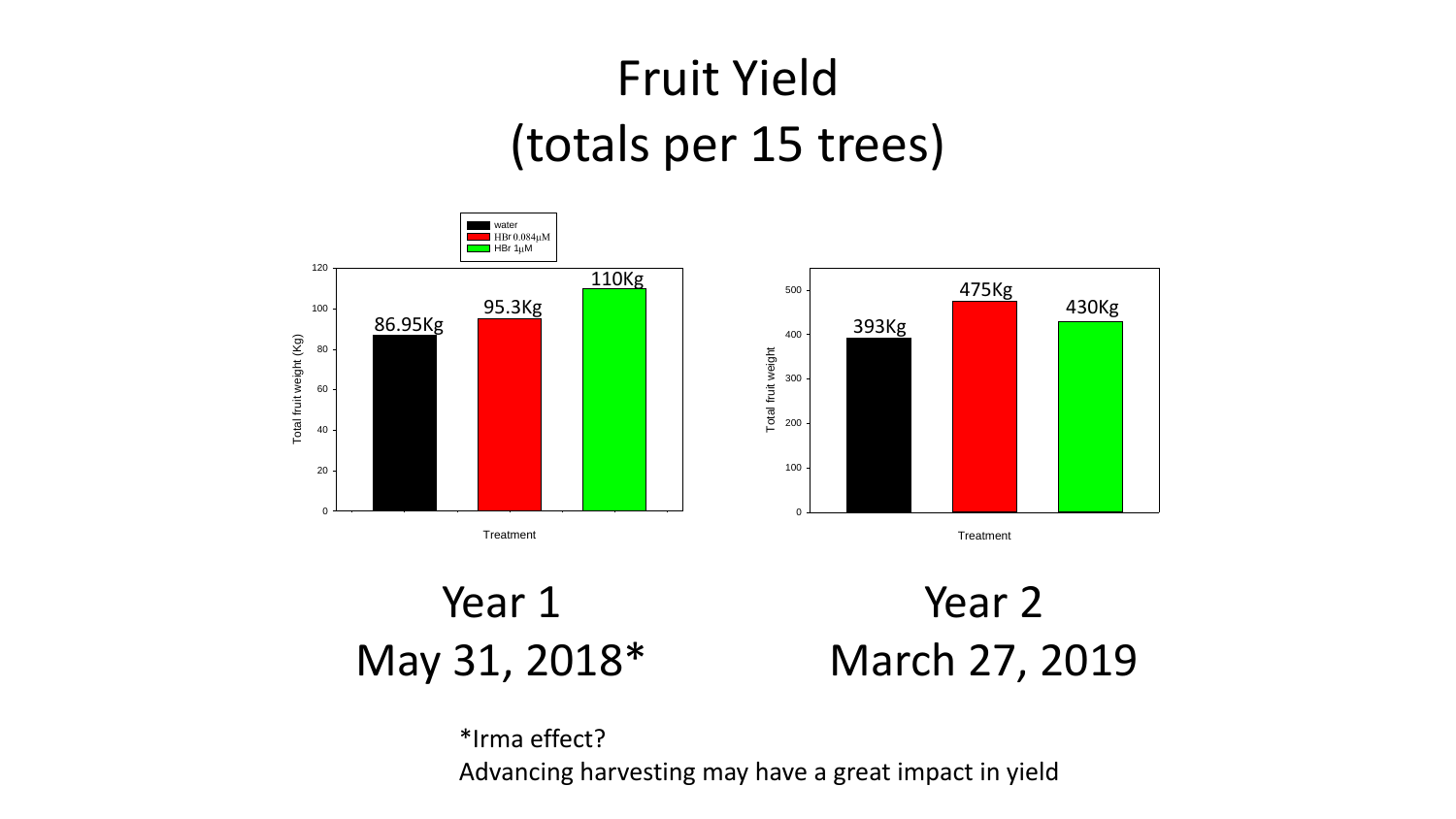### Fruit drop was significantly reduced after 2 years

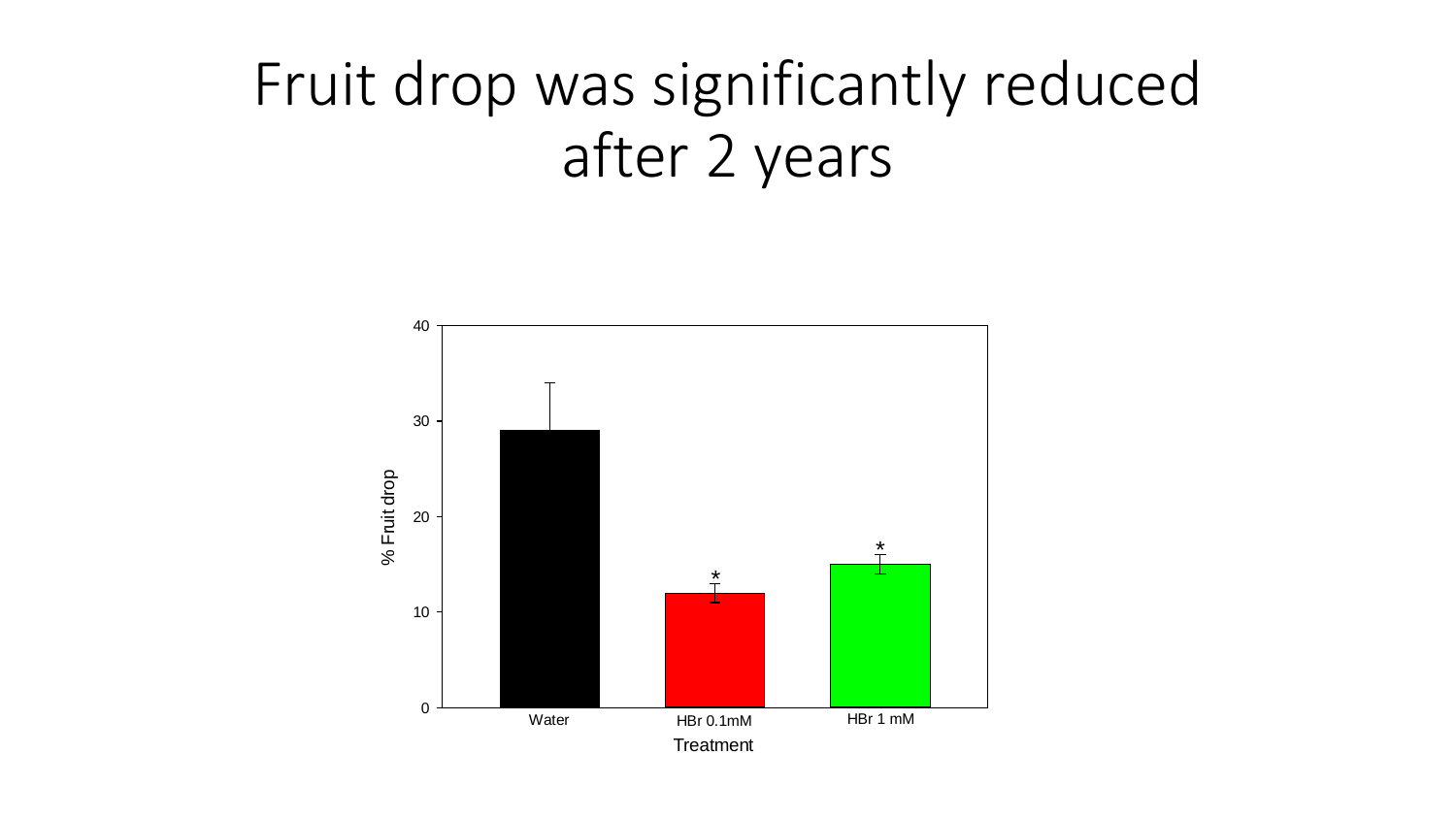### Internal fruit quality in 'Valencia' oranges



Adapted from Searcy, Roka and Spreen, 2007